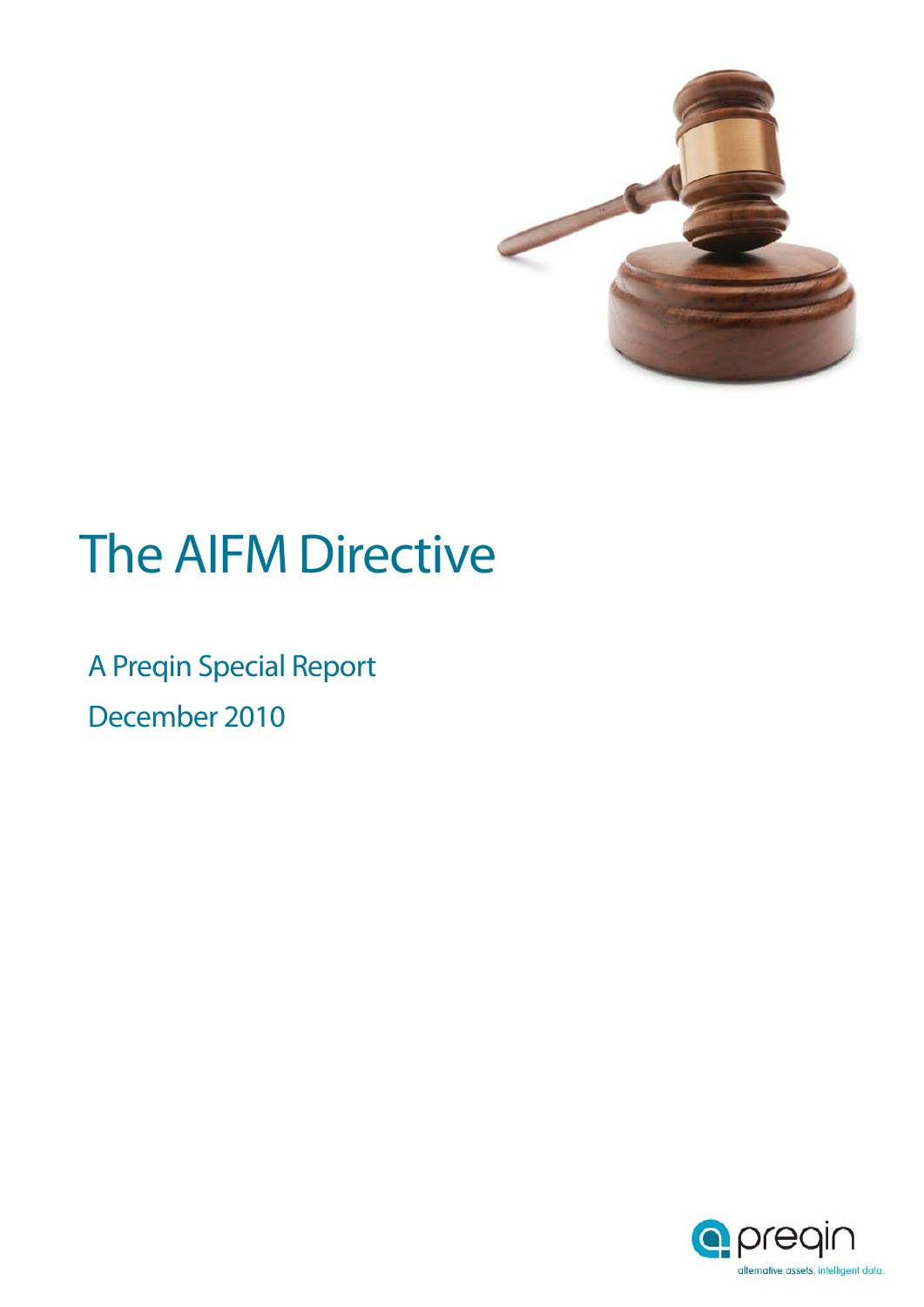### The AIFM Directive

#### **Background**

The first draft of the AIFM Directive was presented by the European Commission in April 2009. Its purpose is to subject private equity and hedge funds to greater scrutiny and to protect investors in these funds. The Directive will form a regulatory framework for collective investment undertakings, other than those covered by UCITS, and will apply to fund managers residing within the EU along with funds domiciled or marketed in the area. The Commission estimates that 30% of hedge fund managers, managing almost 90% of the assets of EU-domiciled hedge funds, and almost half of the managers of other non-UCITS funds will be affected by the Directive. The legislation will also impact on some alternative investment fund managers managing infrastructure, real estate, commodity, investment trusts and non-UCITS retail funds.

Industry professionals had three main concerns when the first draft was presented. Firstly, the Directive stated that portfolio companies would have to disclose commercially sensitive information; secondly, it set high capital adequacy requirements; and thirdly, the measure that caused the most anxiety, non-EU fund managers would have to register with each individual European member state if they were to market to investors in the country.

Some issues proved to be less potentially harmful than initially anticipated. For example, portfolio companies are not required to disclose more information than is already necessary in the majority of member states. However, concern remained over fears that a European lock-in/lock-out would be created.

It was not until October 2010, under the Belgian presidency, that a compromise was reached. A European Passport scheme was proposed, which would enable fund managers to conduct

business in each member state through one registration, rather than having to register with each country individually. After initial reticence from France and Germany, the amendment was agreed in mid-October, before the motion was passed in a vote by the European Parliament on 11th November.

There is still a lot of negative feeling towards the Directive amongst industry professionals, financial commentators and certain political figures, but the latest draft is felt to be a lot more acceptable than the initial version presented in April 2009. This report will examine the predicted impact the AIFM Directive will have on the sector, and capture fund manager sentiment as they prepare for the biggest change in the history of the alternatives assets industry in Europe.

#### **Methodology**

A two-part email survey was sent out to European-based fund managers and investors. The first section consisted of seven multiple choice questions, and respondents were asked to rate the necessity and perceived severity of the key aspects of the AIFM Directive proposal.

In the second part of the survey, respondents were invited to discuss in further detail their opinions on certain parts of the legislation, as well as provide general feedback on the Directive. Results were collated and are analysed in-depth in the report which follows.

#### **How necessary do you believe the Directive to be?**

32% of respondents believe the Directive to be either very necessary or necessary, as shown in Fig. 1, while the remaining 68% believe it to be very unnecessary or unnecessary. Commenting on the need for the legislation, one respondent stated, "The Directive is somehow a necessary step for a more

Fig. 2: To What Extent Are You Supportive of the Directive?



#### Fig. 1: How Necessary Do You Believe the Directive to Be?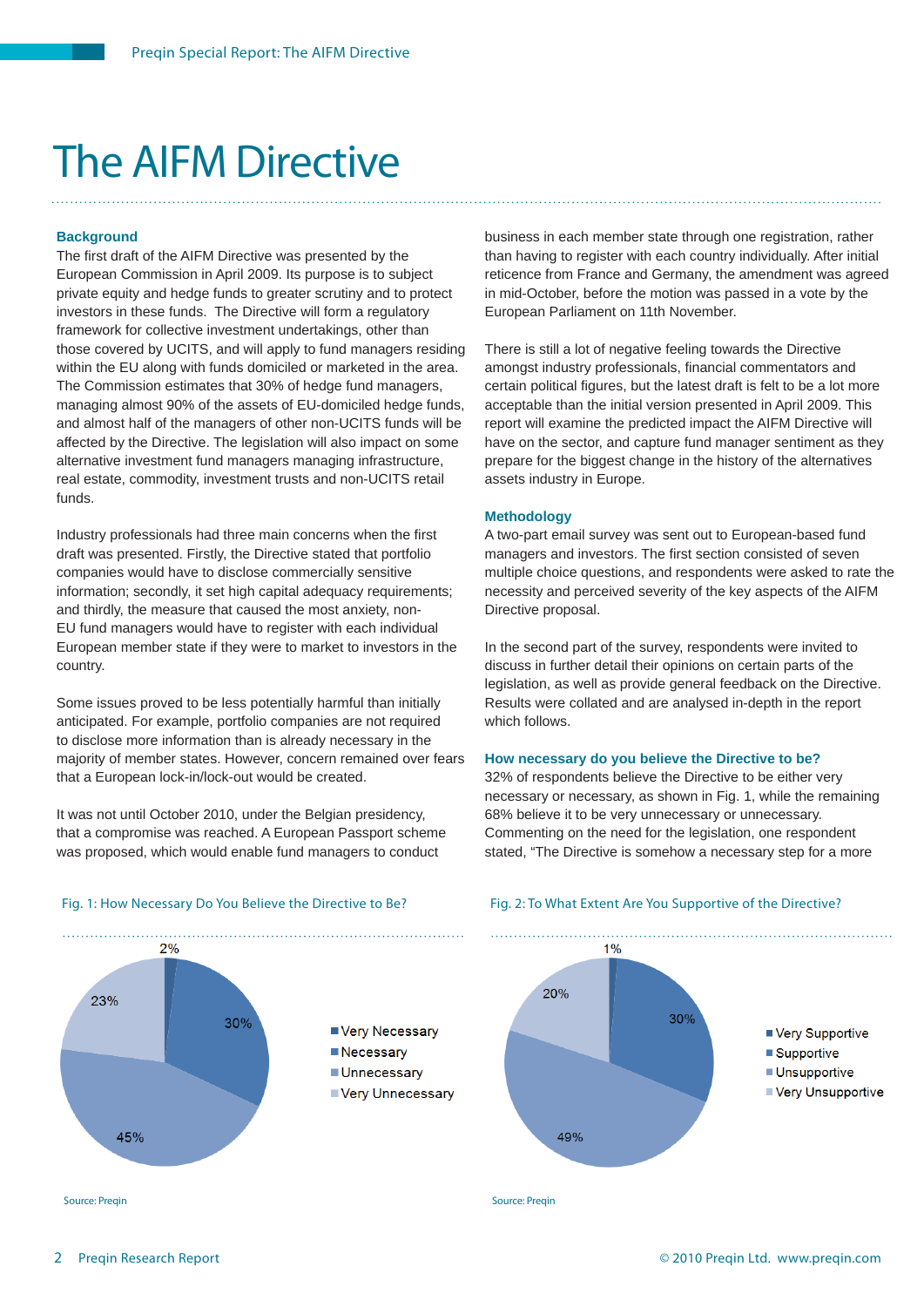integrated market inside Europe and a necessary evil," while another claimed, "It is a necessary document that could be good for the industry if it is properly formed."

The large majority of opinions voluntarily offered on this subject were negative. One respondent stated, "It is not addressing fundamental industry concerns, but is creating a regulatory environment that may change the way people invest," while another suggested, "It is a badly drafted piece of legislation aimed at solving a problem that does not exist." A third claimed that the industry would be able to learn its own lessons and that self-regulation would be more favourable: "In general, any interference by public authority in a developed and efficient market seems unnecessary to me. Investors will learn their lessons from the past two years, and this will be translated into their future investment strategies, forcing private equity funds to review their aggressiveness and long-term strategy."

That the Directive is politically motivated is the main cause for concern amongst those participating in the survey. One respondent stated, "Initially it was a poorly thought through 'knee jerk' bit of political legislation. This has been clearly demonstrated by the numerous compromises required to get it to the current state." Another wrote, "It is too politically driven and not written by industry professionals," with this view supported by a third respondent, who claimed, "It is unnecessary and entirely politically driven, it will make some politicians look good but it has no beneficial impact on the stability or risks of the European financial market in general, nor the European private equity market in particular." One more simply stated, "[It is] politicallydriven nonsense," and sharing this sentiment, another claimed, "[It is] a political mess and irresponsible populists' manipulation for easy sympathies of uninformed voters."

#### **To what extent are you supportive of the Directive?**

As shown in Fig. 2, 69% of respondents were either unsupportive or very unsupportive of the Directive, with the remaining 31% stating a degree of support for the legislation.

Fig. 3: Should the Directive Be Amended to Further Take Into Account the Differences Between the Various Asset Classes?



Source: Pregin

Several participants expressed their support for the Directive when given the opportunity. One stated, "It's good to have the rules in place, and the Directive contains more pros than cons," while another said: "I'm carefully positive, since I see a great probability of increased transparency and less tax evasion as a result of the implementation of the Directive. Further, I regard it useful for everyone to acknowledge the cons of excess leveraging and the possibility of a systemic risk, albeit mostly in extreme cases only." One respondent commented, "We are supportive and the outcome is better than feared."

Others were keen to discuss their lack of support for the Directive and a variety of reasons for their negativity were put forward. One stated, "I'm not supportive of the legislation; it's taking a hammer to a nut. The venture capital community will be hit as collateral damage, and innovation in Europe will be greatly damaged as a result. The basic premise of the Directive is flawed." Continuing on the same theme, another claimed, "In the context of private equity it is something of a sledgehammer to crack a nut. Various measures will increase costs without any tangible benefits. I do not support the Directive."

#### **Should the Directive be amended to further take into account the differences between the various asset classes?**

The vast majority of respondents, 89%, believed that the Directive should be revised to make more allowances for the differences between the various asset classes, as illustrated in Fig. 3.

One stated, "The Directive does not take into account the various types of funds, such as private equity and venture capital funds, and therefore creates additional burdens on firms which did not contribute to the financial crisis."Another supported this view, claiming, "It is poorly conceived, relating to two business models – private equity and hedge funds – that are completely different. The rules for one are not relevant to the proper regulation of the other and vice versa. This is therefore a true demonstration that politicians are more concerned with their egos and local popularity than maintaining a European industry that happens to have a predominance in a small number of EU states." A third stated that the committee should start again, and draw up separate legislation for the various asset classes, thereby making it more specific and directed at the relevant concerns.

Suggestions of ways in which the Directive could be altered to allow for the variations between the asset classes were forthcoming. Numerous respondents stated that venture capital firms should not have to comply with the legislation, while a significant number stating that the capital requirement clause needed to be re-considered to take into account the varying levels of operating costs to which firms are exposed.

#### **Likelihood that the Directive will create a European lock-in/ lock-out**

One concern repeatedly expressed by commentators, journalists and industry professionals alike since its conception is that the Directive will create a European lock-in/lock out as non-EU fund managers will be exposed to the same level of scrutiny as those domiciled in the region. The survey asked how likely respondents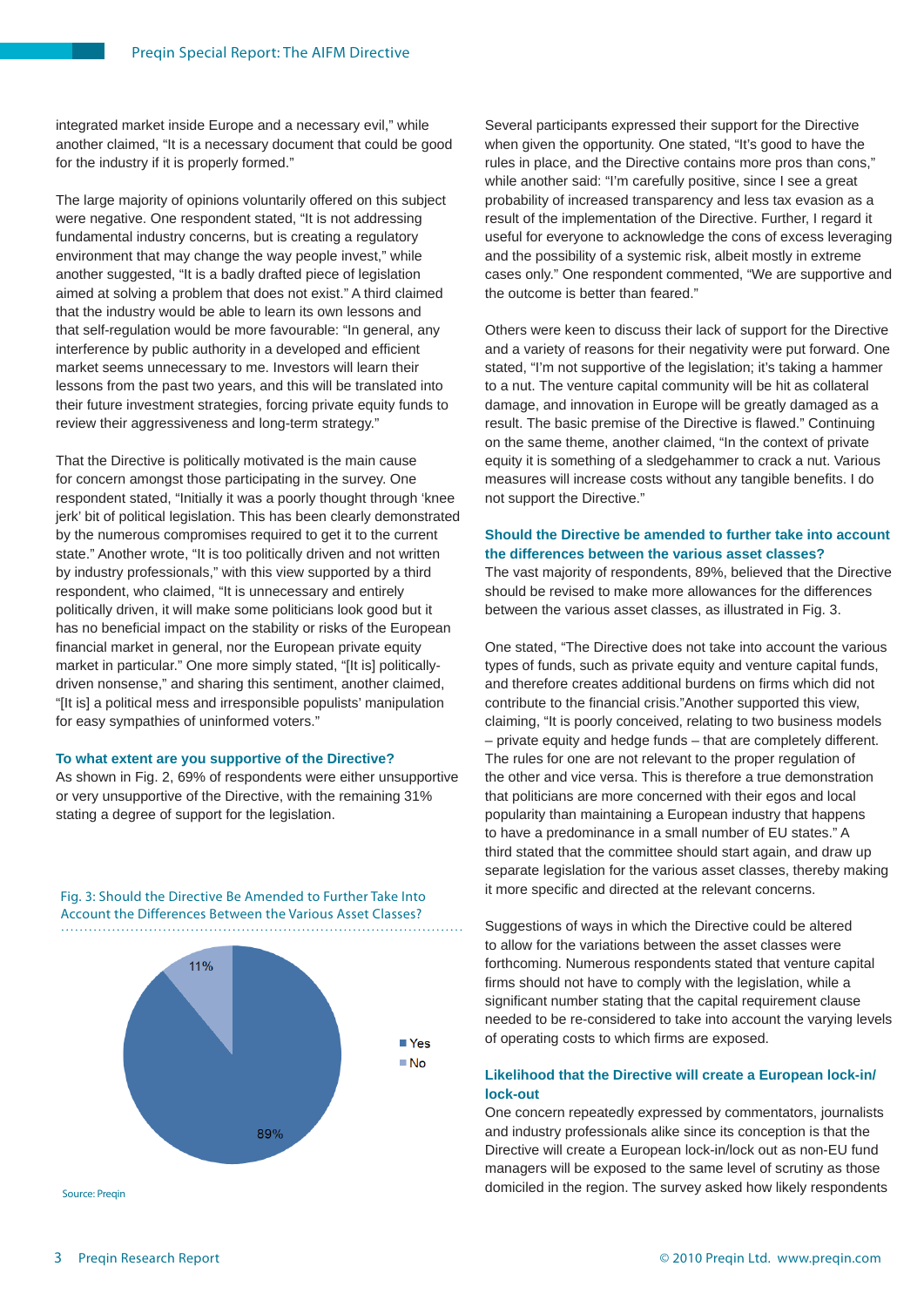believed it was that this concern would materialize. 59% believed it is very likely or likely that the Directive will have this effect, while the remaining 41% thought it an unlikely or very unlikely consequence.

A few respondents raised related points. One stated, "International investors will think twice before investing in slowgrowth Europe," while another claimed, "The restrictions will be off-putting for non-EU investors and fund managers."

#### **Likelihood of fund managers relocating to outside of Europe**

45% of those surveyed stated that it was likely or very likely that fund managers will relocate to outside of the EU, while a small majority, 55%, believe that this is an unlikely consequence of the Directive, as shown in Fig. 5. Interestingly, when asked the same question about their firm specifically, a higher proportion of respondents, 74%, stated that it was very unlikely or unlikely that they would move outside of Europe, with the remaining 26% stating that it is likely or very likely that they will do so. A breakdown of the results is shown in Fig. 6.

Participants were keen to discuss the potential movement of both fund managers and investors following the implementation of the AIFM Directive. One respondent stated, "The alternative assets industry will move to the Far East," with this view supported by another that stated that the movement of both money and money management to the East was likely in the long term as investors and fund managers look to avoid the extra regulatory burden.

Numerous other respondents also believed that there will be movement out of the EU. One stated, "Firms will be driven outside of the EU," and another suggested that "there will be far fewer EU venture funds, and the money will flow outside of the area too." Speaking in reference to his firm specifically, one manager stated, "At one point we may need to establish a US presence."

#### **Which measure will have the biggest impact on the industry?**

Respondents were asked which single measure within the AIFM Directive they believe will have the biggest impact on the alternative assets industry. The results are shown in Fig. 7, with 28% of respondents stating that the introduction of the EU passport and concurrent phasing out of private placement rules will have the greatest impact. 22% stated that the requirement that non-EU fund managers comply with the Directive will have the biggest effect, while a similar proportion believe disclosure requirements will have the largest effect. The smallest number of respondents felt that increased regulations relating to retail investors will have the greatest impact on the industry, with just 3% choosing this option.

Several respondents discussed the liquidity requirements set out in the Directive, stating that they would be prohibitive to business. One stated, "Cash reserves set at 25% of annual costs are not fair to smaller funds as this money is needed for operations. This rule should be excluded for those funds with less than €500 million under management," while another supported this view, claiming: "Capital requirements should be reduced and venture capital should certainly be excluded entirely."

The EU passport scheme was also cited as a source of discontent by those surveyed. One respondent stated, "The passport idea is idiotic; marketing of financial products between major financial markets should be free." Several respondents expressed concerns that the system would not be put into practice swiftly. One said, "Will the EU passport be implemented quickly and efficiently? I'm not sure," while another stated, "I hope the EU financial and regulatory bodies will prepare well in advance standard and uniform model documents for the various member countries to copy at the implementation, especially for the application for the passport."

#### **Other Points**

In addition to those already discussed, several recurring points were raised when respondents were invited to offer general comments on the Directive. While many stated that the regulations were unnecessary and too restrictive, a number noted that the alternative assets industry in their country would become less severely regulated once the Directive was implemented. One fund manager said, "Our firm will be significantly better off, given that the current Croatian legislation of the private equity



#### Fig. 4: How Likely Is it That the Directive Will Create a European Lock-In/Lock-Out?

Source: Pregin

Fig. 5: Likelihood of Fund Managers Relocating Outside of Europe

 $4%$ 

 $120/$ 

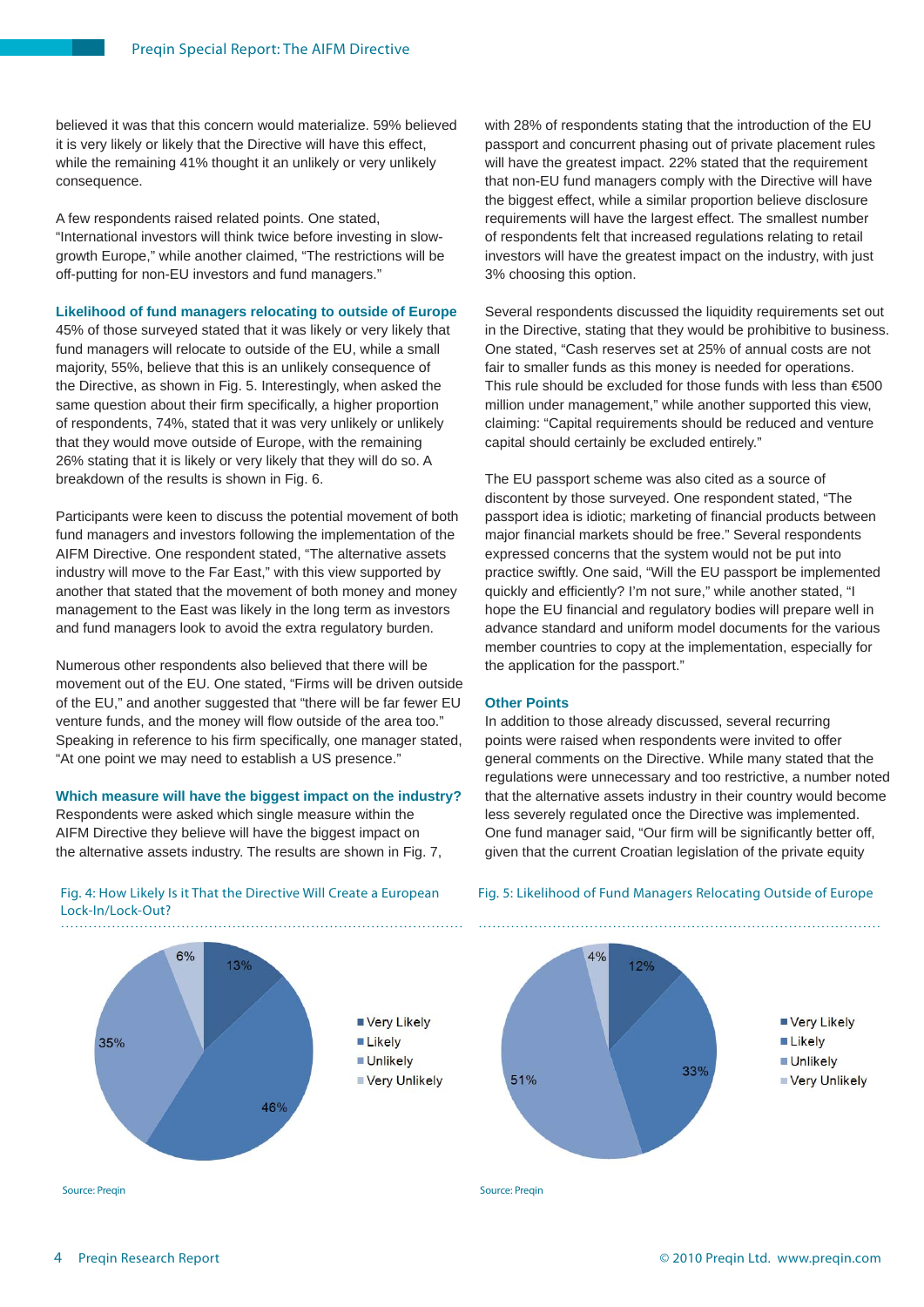industry is more restricted than Directive." Another claimed, "Italy will probably drop the minimum threshold for investing in onshore Italian hedge funds. It could also open up the market to funds domiciled in more dynamic and less burdensome EU countries."

There was mutual concern about the additional costs firms would face once the Directive becomes law. Comments received included: "We will face more administration and extra costs, and greater hassle when organizing ourselves for fundraising;" and, "It will make it harder for us to raise funds and will force us to incur completely unnecessary costs." The issue of the impact additional cost will have on profitability was also discussed by a number of participants. One stated, "The industry will continue to grow and play a valuable role within the UK and European economies, but the cost of operating and marketing a fund will rise and therefore returns for the investor will fall," while another commented,

"Returns will deteriorate due to increased costs. Probably quite a few otherwise interested investors will allocate their funds outside of Europe." A third claimed, "All in all, the Directive will increase significantly the costs of the funds and fund managers and create a lot of unnecessary administration-related costs, hence threatening the returns and existence of the industry."

#### **Survey Results: The Industry View**

Representatives from the BVCA and the EVCA were shown the survey results and asked to comment.

Simon Walker, Chairman of BVCA, said, "What this excellent and much-needed report demonstrates is the needless damage the AIFM Directive will inflict upon the private equity and venture capital industry. Neither asset class has been shown to have contributed to the financial crisis in any way, yet they are now faced with increased costs and disproportionate burdens. This is particularly disturbing for the larger venture capital houses, a set of institutions the European Union can ill-afford to stifle if it is serious in its efforts to encourage innovation and entrepreneurship.

"There are many sections in the agreed text which remain ambiguous, inconsistent or incoherent. This means that the detailed procedure for translating this Directive into national law becomes unusually important. The BVCA along with the EVCA will dedicate much of the next two years to a forensic involvement in the critical implementation phase of this exercise."

Chairman of the EVCA, Javier Echarri said, "Despite the politically-charged birth of this Directive, almost a third of practitioners actually support it. This is testament to the sensible improvements achieved but it also suggests a stoic acceptance by practitioners that no financial player has escaped EU regulation, and in a post-financial crisis world, an industry that bridges the financial and real economies, can benefit from being seen to operate under the most stringent of international standards.

"The lack of tailoring was this Directive's biggest flaw. There is a lesson here for all architects of financial legislation: it must either be broad and principles-based to allow for sensible application, or specific and tailored. AIFMD was neither one thing or the other, and what tailoring there is for our industry was only achieved through painstaking dialogue."

#### **Summary**

The initial announcement of the terms of the AIFM Directive triggered an avalanche of condemnation, and despite numerous amendments being made, controversy continues to surround the legislation more than 18 months after its inception.

While it is clear that the Directive is unpopular within the alternative assets community, the results of the Preqin survey suggest that there is a certain level of support for the legislation, with just under one-third of respondents stating that they back it to some extent.

A lot of the criticism levelled at the Directive is politically motivated, so it could be argued that those with negative feelings about the EU as a legislative body are exhibiting some bias in their disapproval. However, the recurring concerns of those

Fig. 7: Which Measure Will Have the Biggest Impact on the



#### Fig. 6: Likelihood That Your Firm Specifically Will Relocate Outside of Europe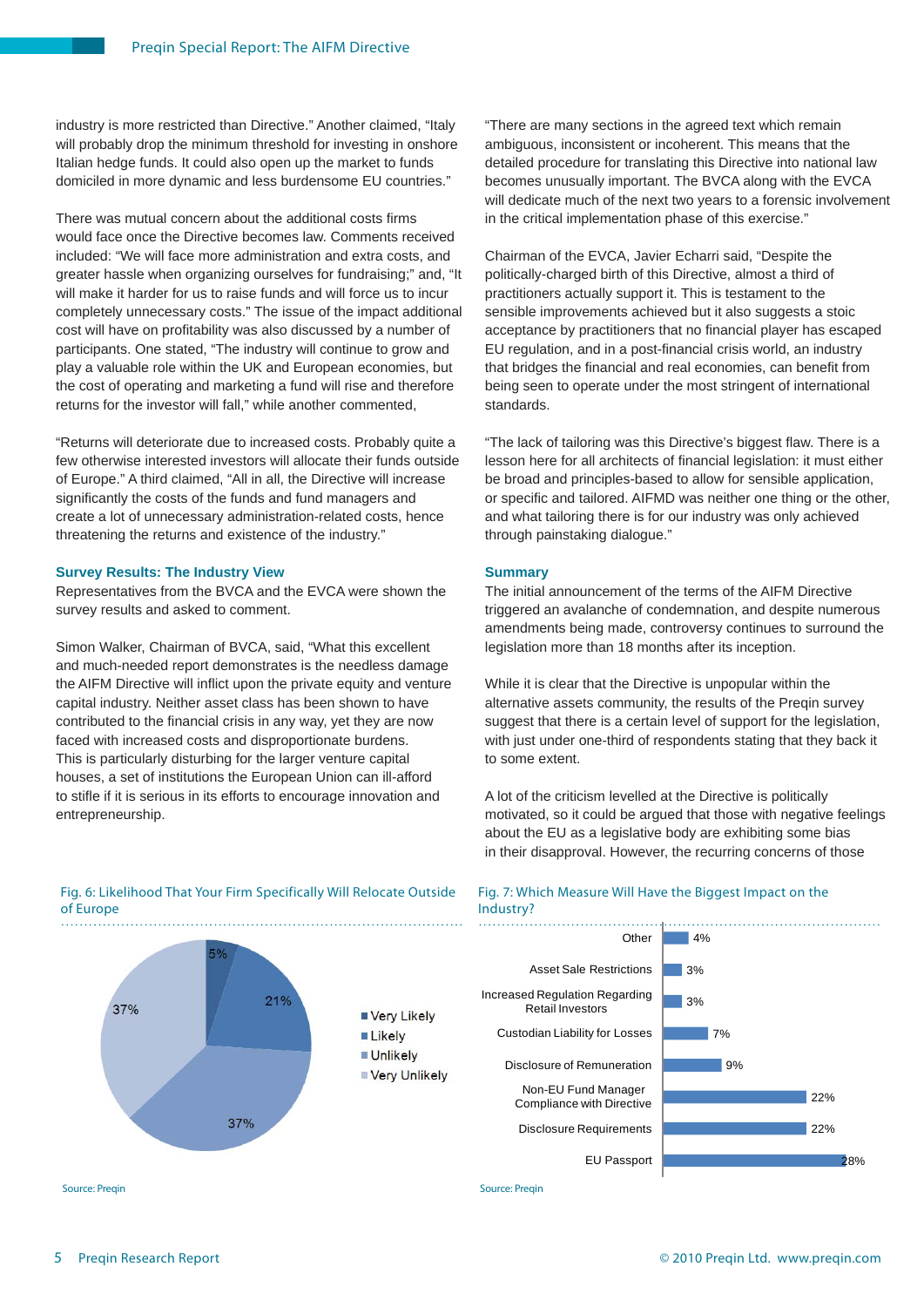participating in the survey relate to matters such as the lack of differentiation between the various asset classes, the negative impact it will have on innovation due to the liquidity requirements to which venture capital funds will have to adhere, and the fact that the legislation has been constructed by politicians with little or no understanding of the alternative assets industry. It seems reasonable to conclude that fund managers and investors would be appeased if the document were to be revised by an objective third party.

Only time will tell if the predicted impact of the AIFM Directive will materialize, and whether or not the concerns of alternative investors and fund managers are justified in the long term. What is evident now however is that the AIFM Directive will elicit the most radical reform of the alternative assets industry in Europe to date, and its implementation will have far-reaching and long-term consequences for all stakeholders in the sector.